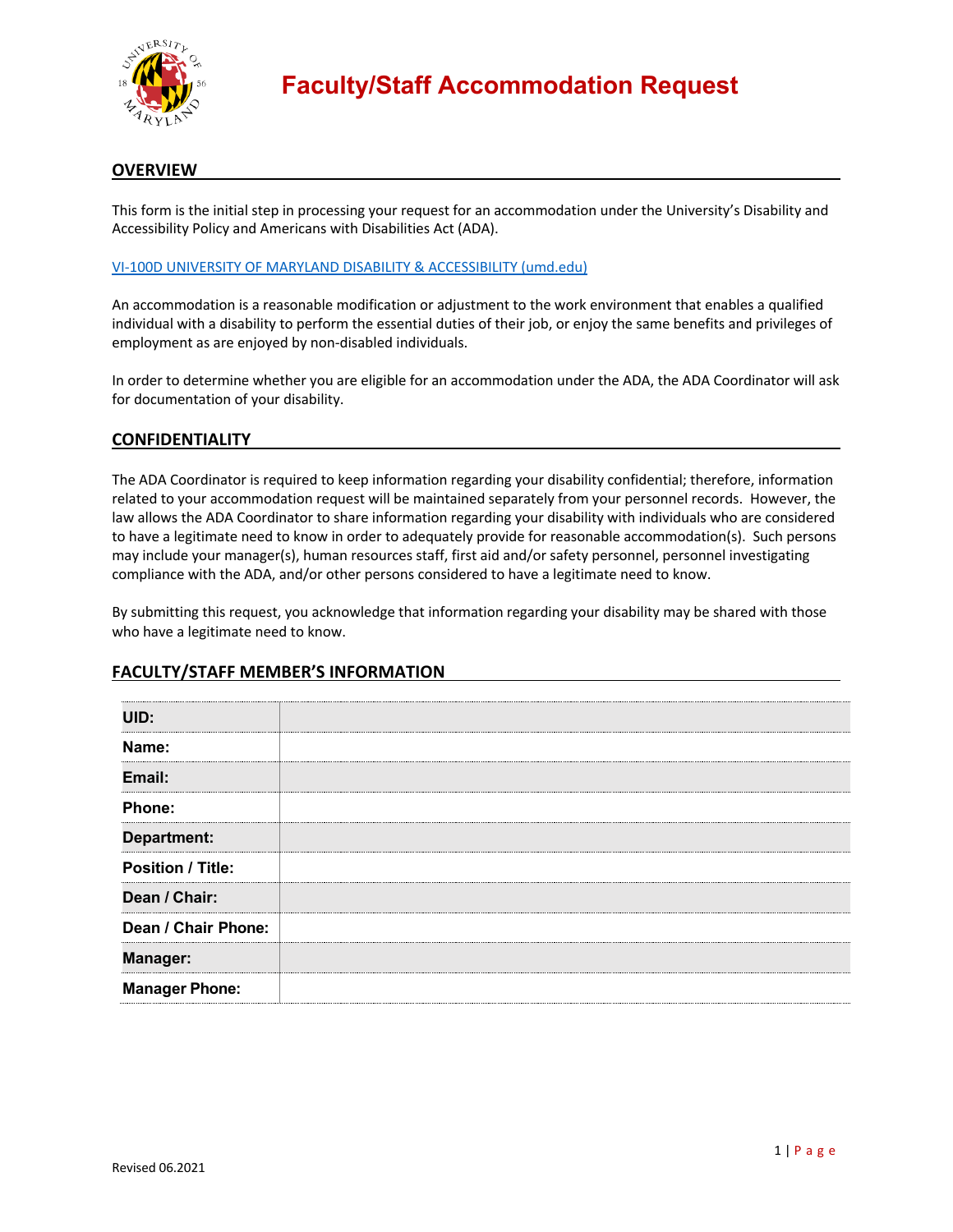

# **ACCOMMODATION REQUEST DETAILS – COMPLETED BY FACULTY/STAFF MEMBER**

- **1. Please describe the disability for which you are requesting an accommodation.**
- **2. Please describe in detail how your disability affects your ability to perform the essential duties of your job.**
- **performing the essential duties of your job. 3. Please describe the reasonable accommodation(s) you are requesting and how they will aid you in**

**Signature Community Community Printed Name Community Community Community Community Community Community Community Community Community Community Community Community Community Community Community Community Community Communit** 

### **STATEMENT OF UNDERSTANDING – COMPLETED BY FACULTY MEMBER ONLY**

- 1. I understand that the establishment of reasonable accommodation is an interactive process.
- 2. I understand that I should request a detailed listing of the essential duties of my job from my Department Chair, Dean, and/or manager in order to engage in the interactive process to help determine accommodation(s).
- 3. I understand that I should share the detailed listing of the essential duties of my job with my health care provider.

**Signature Construction Date Printed Name Construction Date Construction Date**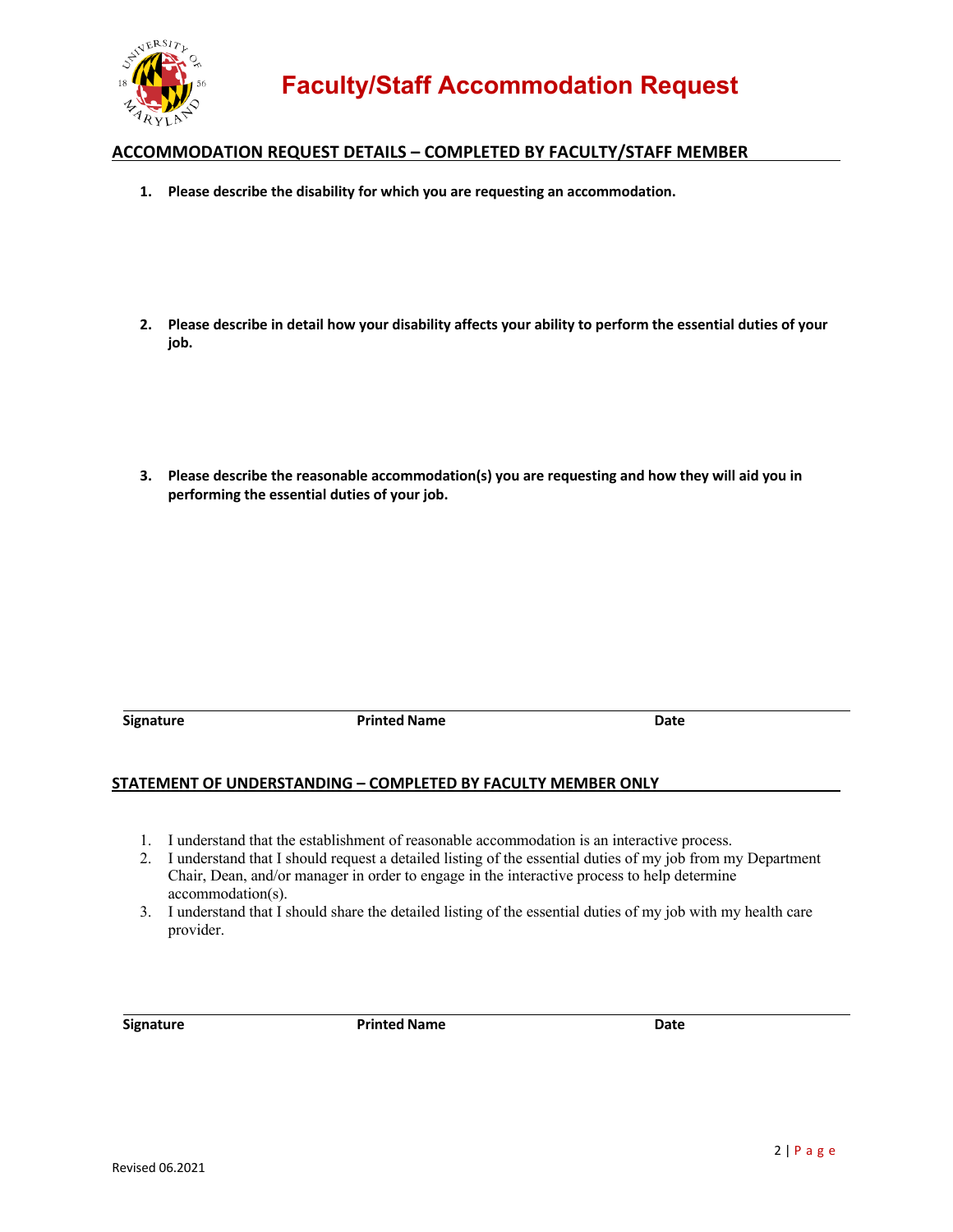

# **RELEASE OF HEALTH CARE INFORMATION**

 I authorize my health care provider(s) to release information to, and if necessary, speak with the ADA Coordinator about my disability for the purpose of determining appropriate and reasonable employment accommodation(s).

**Signature Community Community Printed Name Community Community Community Community Community Community Community** 

 You may submit your request to the University Human Resources Office of Staff Relations in person, by mail, via email, or confidential fax. Please ensure all sections of the request are completed in their entirety.

 University Human Resources, Office of Staff Relations College Park, MD 20742 Leave Management Team 3110 Chesapeake Building 4300 Terrapin Trail

[umdleave@umd.edu](mailto:umdleave@umd.edu)<br>(P) 301.405.0001

(F) 301.405.5885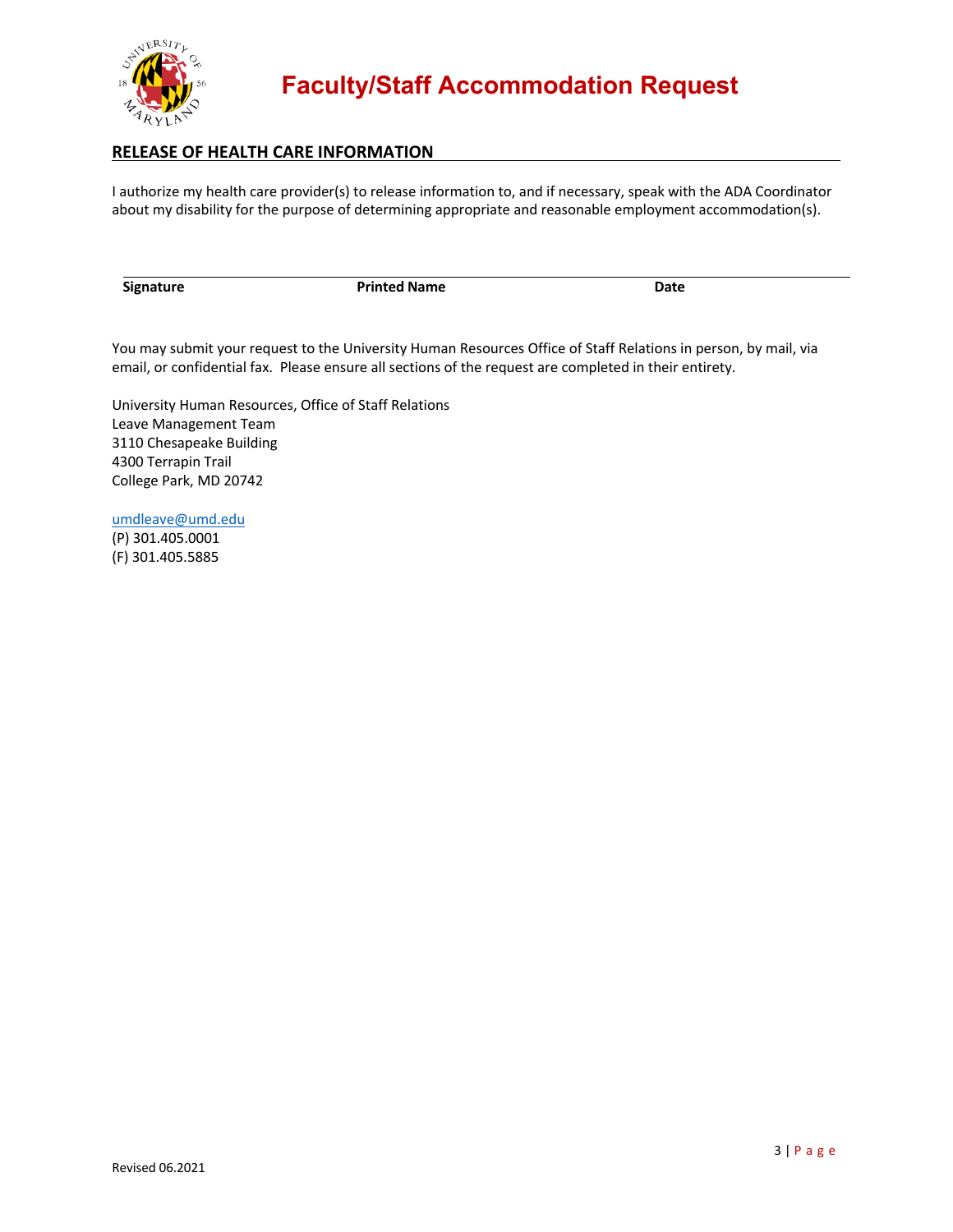

# **DISABILITY INFORMATION REQUEST – COMPLETED BY HEALTH CARE PROVIDER**

|  | Name: |  |
|--|-------|--|
|  |       |  |

**Name: Date of Birth:**

The faculty/staff member named above has requested that the University of Maryland provide him/her with a reasonable accommodation under the University's Disability and Accessibility Policy, inclusive of requirements under the Americans with Disabilities Act (ADA). An individual with a disability is a person with a physical or mental impairment that substantially limits one or more major life activities, such as breathing, eating, sleeping, walking, talking, seeing etc.

Faculty/Staff members making such a request must provide the University with current documentation of a disability. Please provide complete and sufficient answers to all of the questions below. These questions will help determine:

- 1. Whether the faculty/staff member has a disability,
- 2. Whether an accommodation is needed, and
- 3. What options may exist that would constitute an effective, reasonable accommodation.

Also, please provide any supplemental material/documentation you believe would be helpful in considering the faculty/staff member's request for accommodation.

### **HEALTH CARE PROVIDER'S INFORMATION**

| Name:                     |  |
|---------------------------|--|
| <b>Medical Specialty:</b> |  |
| Address:                  |  |
| Phone:                    |  |
| Fax:                      |  |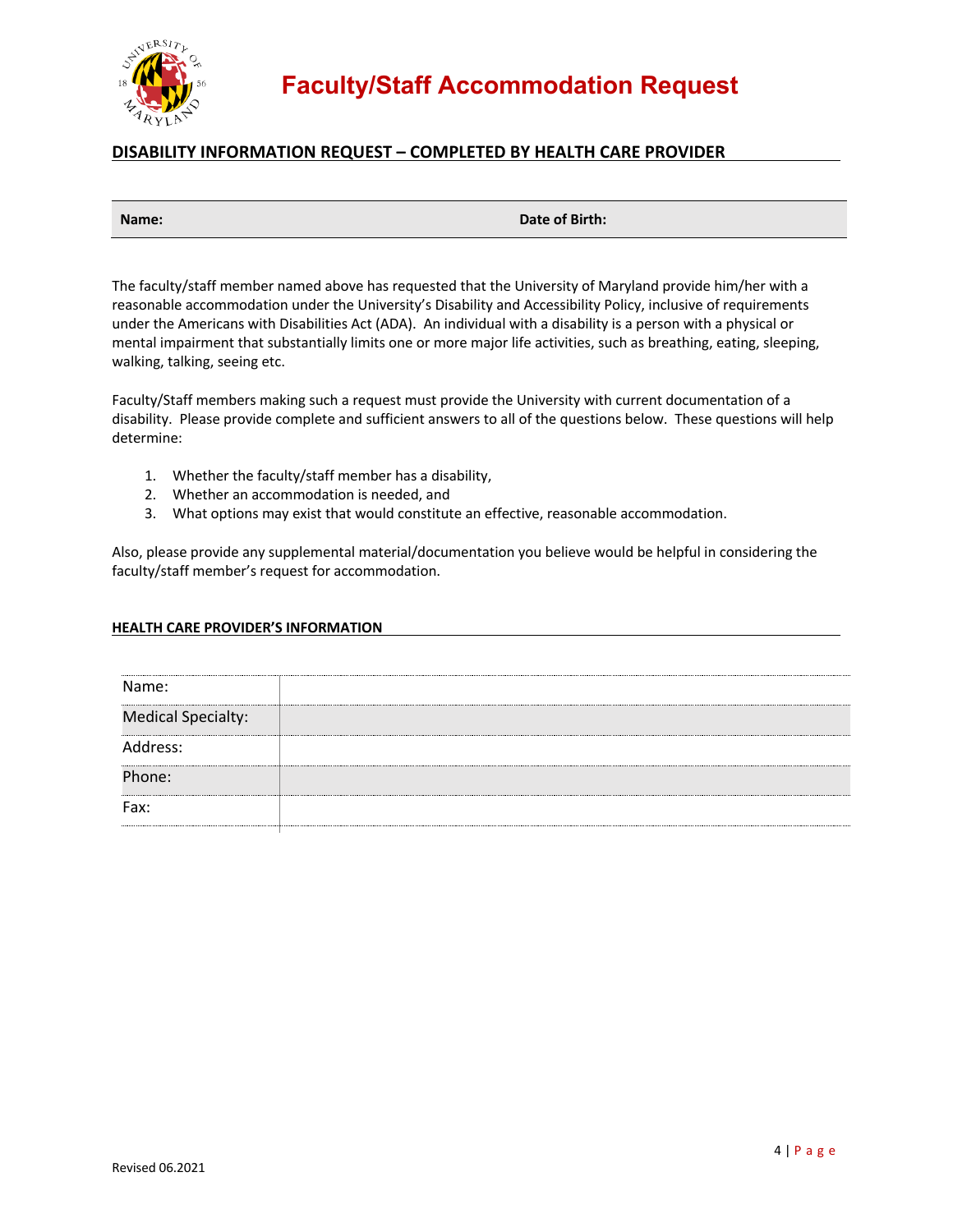

# **Faculty/Staff Accommodation Request**

 **1. Please identify this individual's physical and/or mental impairment(s).**

 **2. Please describe the effects or limitations this impairment has on the individual's major life activities, if any.**

 **3. Please describe whether the effects or limitations are short-term, long-term, or permanent.**

 **4. How does the individual's limitation(s) interfere with his/her ability to perform the essential duties of their job?**

 **5. Are there any activities or job functions that would present a health or safety risk to the individual or others due to their impairment(s) or treatment?**